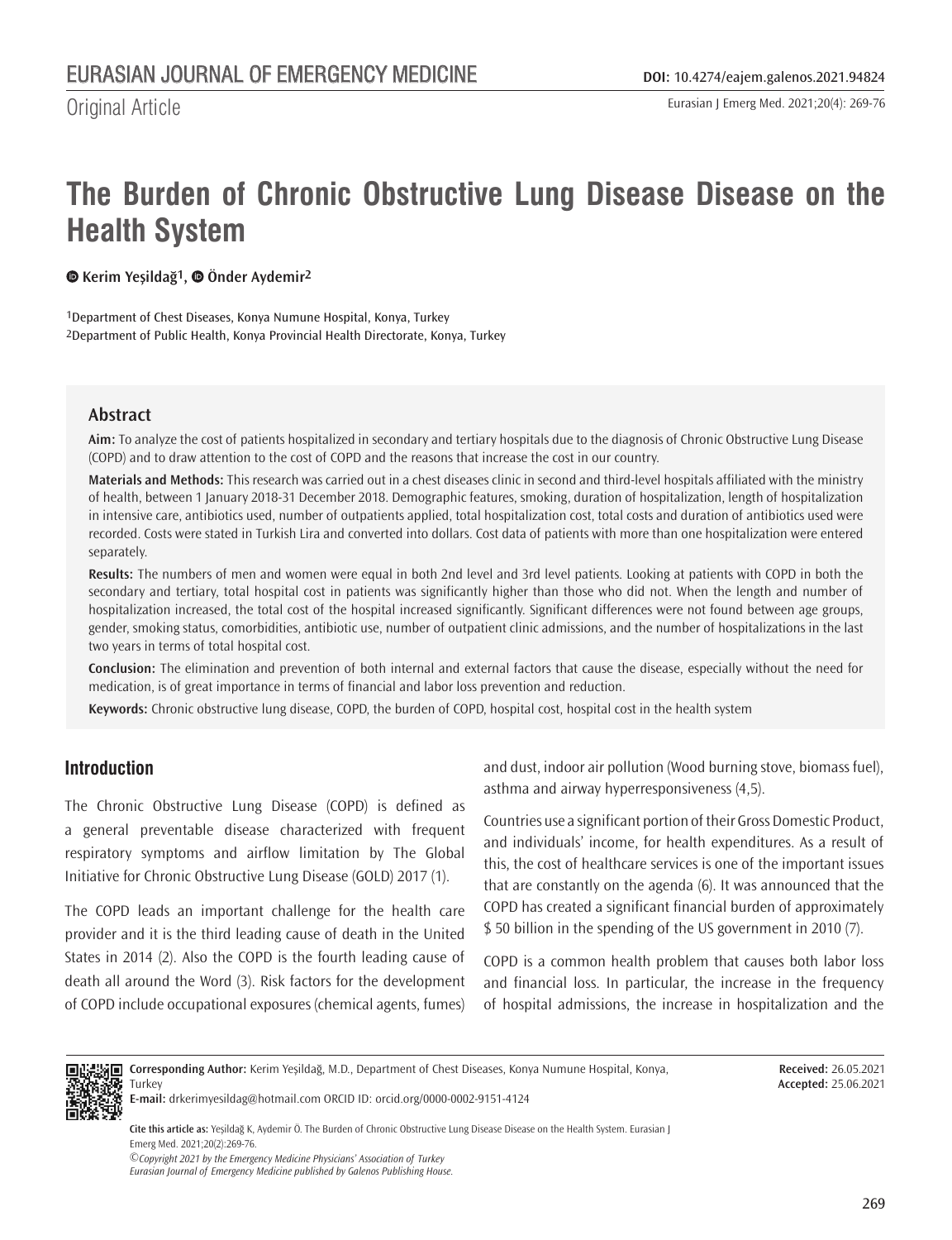increase in the drugs used create great burdens on the health system of governments. For this reason, it is great importance to take measures for reduction of hospital admissions and management of the disease including non-pharmacological treatment options whenever possible.

In the current study, we aim to analyze the cost of patients hospitalized in 2rd and 3rd hospitals due to the COPD and to draw attention to the cost of COPD that increase the cost in our country.

## **Materials and Methods**

This research was carried out the chest diseases clinic in second and third level hospitals affiliated to the ministry of health in Konya province, between 1 January 2018 - 31 December 2018. The data of 100 patients (fifty men and fifty women) who were hospitalized and followed up with COPD diagnoses over the years were analyzed.

The study was conducted with the permission and approval of Konya Provincial Health Directorate commission with the following date and numbered (Date: 05/07/2018/ Number:16-03). The patients admitted to the hospital for other reasons than COPD were not included in the current study. For this purpose, approximately ….patients were excluded in the current study. The study was done retrospectively. As the limitations of the study, it can be given that it is conducted only in one center and it covers the last two years.

Demographic data such as age and gender of the patients, smoking, duration of hospitalization, length of hospitalization in intensive care, diseases in addition to COPD, antibiotics used, number of outpatient apply in the last two years, total number of hospitalizations in the last two years, total hospitalization cost, total hospitalization cost of intensive care, daily costs of antibiotics used, total costs of antibiotics used, duration of antibiotics were recorded. Costs were stated in Turkish Lira (TL). It was converted into dollars as a currency using the exchange rate from which the data was taken. Cost data of patients with more than one hospitalization were entered separately.

This study was approved by University of Health Sciences, Konya Training and Research Hospital (decision no and date: 16-03, 05/07/2018).

#### **Statistical Analysis**

The research data were uploaded and analyzed via "SPSS (Statistical Package for Social Sciences) for Windows 22.0 (SPSS Inc, Chicago, IL)". Descriptive statistics were presented as median (interquartile range), frequency distribution and percentage.

Pearson Chi-Square Test and Fisher's Exact Test were used to evaluate categorical variables. The suitability of variables to normal distribution was examined using visual (histogram and probability graphs) and analytical methods (Kolmogorov-Smirnov / Shapiro-Wilk Test). The Mann-Whitney U Test was used as a statistical method for statistical significance between two independent groups, and the Kruskal Wallis Test between three independent groups, for variables that were found to be inconsistent with the normal distribution. When a significant difference was detected between three independent groups, Bonferroni correction was applied in post-hoc paired comparisons to determine the source of the difference. Statistical significance level was accepted as p <0.05.

## **Results**

Within the scope of the research, a total of 200 patients with a diagnosis of COPD, 100 of whom were from the 2rd hospital and 100 from the 3rd hospital patients, were examined.

The median age of the second level patients was 69 (IQR: 67- 78), and the numbers of men and women were equal. 9.0% of the patients were still smoking, 7.0% cessation of smoking and the remaining 84.0% had never smoked. 78.0% of the second level patients diagnosed with COPD had at least one additional disease. In these diseases; hypertension took the first place with 41.0%, followed by diabetes mellitus with 32.0% and heart failure and asthma with 14.0%. The least common additional diseases were hyperlipidemia (20%), chronic renal failure (4.0%) and bronchitis (7.0%) (Table 1).

When looking at the 3rd level patients examined within the scope of the research; while the median age was 56 (IQR: 53-58), the numbers of men and women were equal. 66.0% of the patients were smoking, while the remaining 34.0% were not. 47.0% of the patients with COPD had additional disease. Among the existing additional diseases, hypertension took the first place with 18.0%, diabetes mellitus with 14.0% and heart failure with 10.0%. The least common additional diseases were bronchitis (1.0%), chronic renal failure (3.0%) and hyperlipidemia (4.0%) (Table 1).

The median number of outpatient clinic apply in the last two years was 11 (IQR: 5.2-17.0), while the median number of hospitalizations in the last two years was 2 (IQR: 1-3) in the 2rd level patients with COPD. The patients were hospitalized for a median of 6 (IQR: 4-9) days. 25.0% of the 2rd patients diagnosed with COPD had stayed in the intensive care unit (ICU). The median length of stay in the ICU was 3 (IQR: 1.0-10.5) days. The median length of hospital stay in all patients with COPD was 7 (IQR: 5-11) days.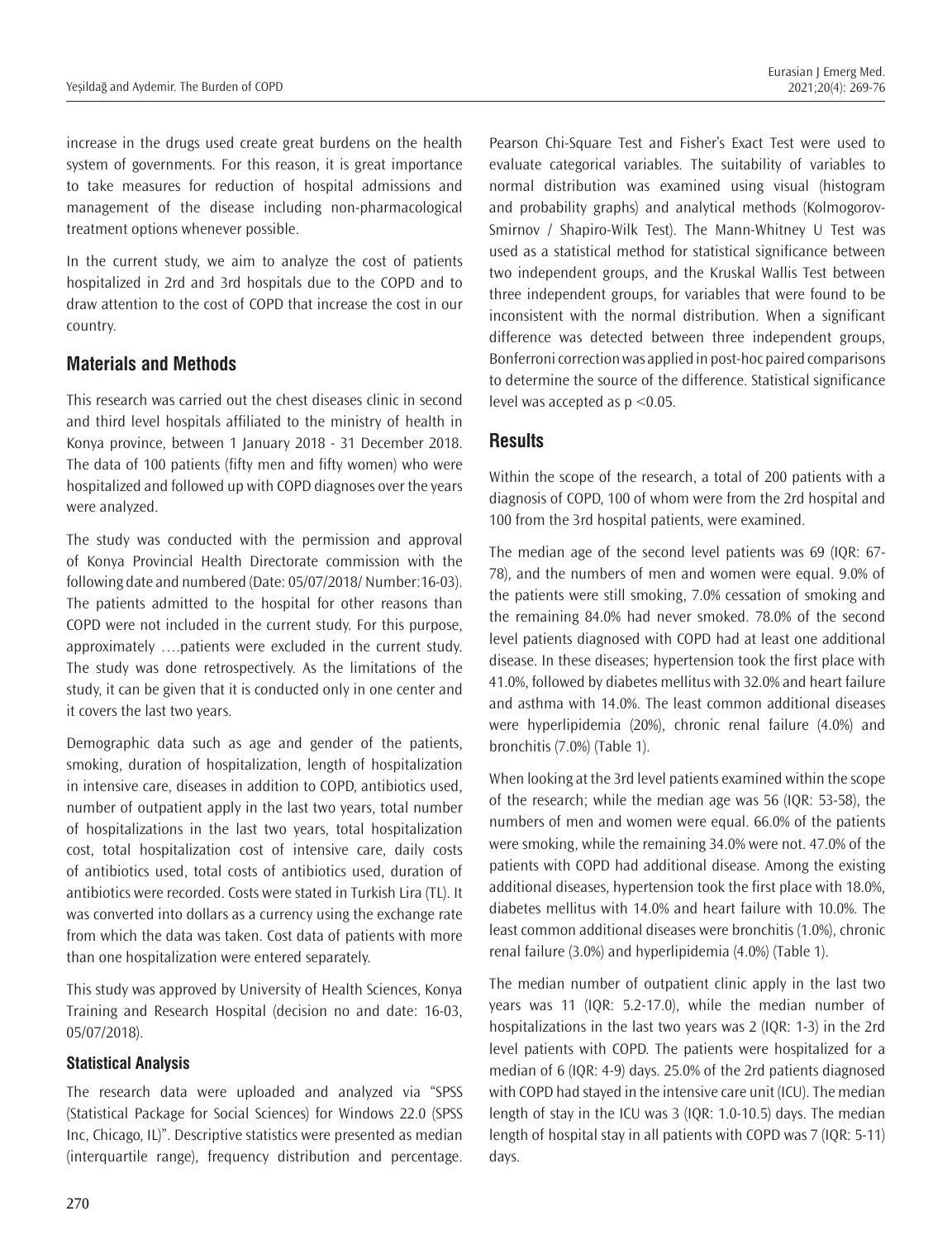|                                                                                                                                                                   | $2nd$ level (n=100) | $3rd$ level (n=100) |  |  |
|-------------------------------------------------------------------------------------------------------------------------------------------------------------------|---------------------|---------------------|--|--|
| Age (year), median (IQR)                                                                                                                                          | 69 (61-78)          | 56 (53-58)          |  |  |
| Sex, $n$ $%$                                                                                                                                                      |                     |                     |  |  |
| Male                                                                                                                                                              | 50 (50.0%)          | 50 (50.0%)          |  |  |
| Female                                                                                                                                                            | 50 (50.0%)          | 50 (50.0%)          |  |  |
| Smoking status, n (%)                                                                                                                                             |                     |                     |  |  |
| Still using                                                                                                                                                       | $9(9.0\%)$          | 66 (66.0%)          |  |  |
| Stopped smoking                                                                                                                                                   | $7(7.0\%)$          | $0(0\%)$            |  |  |
| Never used                                                                                                                                                        | 84 (84.0%)          | 34 (34.0%)          |  |  |
| Presence of additional diseases, n (%)                                                                                                                            | 78 (78.0%)          | 47 (47.0%)          |  |  |
| Existing diseases, n (%)                                                                                                                                          |                     |                     |  |  |
| HT                                                                                                                                                                | 41 (41.0%)          | 18 (18.0%)          |  |  |
| <b>DM</b>                                                                                                                                                         | 32 (32.0%)          | 14 (14.0%)          |  |  |
| <b>HF</b>                                                                                                                                                         | 14 (14.0%)          | 10 (10.0%)          |  |  |
| Asthma                                                                                                                                                            | 14 (14.0%)          | $8(8.0\%)$          |  |  |
| <b>Bronchitist</b>                                                                                                                                                | $7(7.0\%)$          | $1(1.0\%)$          |  |  |
| CHR                                                                                                                                                               | $4(4.0\%)$          | $3(3.0\%)$          |  |  |
| HL                                                                                                                                                                | $2(2.0\%)$          | $4(4.0\%)$          |  |  |
| Other                                                                                                                                                             | 16 (16.0%)          | 29 (29.%0)          |  |  |
| COPD; Chronic obstructive lung disease, n; Number of the patients JOP; Interguartile range (25%) 3Mann Whitney U test light square test. Cicher's exact test. HT; |                     |                     |  |  |

COPD: Chronic obstructive lung disease, n: Number of the patients, IQR: Interquartile range (25%-75%), ªMann-Whitney U-test, <sup>b</sup>Chi-square test, &Fisher's exact test, HT: Hypertension, DM: Diabetes Mellitus, HF: Heart failure, CHR: Chronic Renal Failure, HL: Hyperlipidemia

The median number of outpatient clinic apply of patients with 3rd level COPD in the last two years was 5 (IQR: 2-9), while the median number of hospitalizations in the last two years was 1 (IQR: 0-2). The median length of stay in the service was 7 (IQR: 5-10) days. 29.0% of the patients with a diagnosis of 3rd level COPD that were remained in the ICU. The average length of stay in the ICU was 3 (IQR: 2-7) days. The median length of hospital stay in all patients with level 3 COPD was 8 (IQR: 5.0-11.8) days.

Hospital costs of the patients examined within the scope of the study were calculated as USD. According to this; the median cost of the ICU of 25 of the patients with 2rd level COPD who stayed in the ICU was 448.6 (IQR: 181.5-1416.7) USD. While the median hospital cost of the 2rd level patients hospitalized in the ICU was USD 701.7 (IQR: 306.9-1526.2), the median hospital cost of the patients not hospitalized in the ICU was USD 274.7 (IQR: 196.1- 490.2). The median total cost of the hospital for the 2rd level patients was 305.0 (IQR: 216.2-593.5) USD (Figure 1a,b,c and d).

The median ICU cost of 29 of the patients with a diagnosis of 3rd level COPD who stayed in the ICU was 602.7 (IQR: 383.2-1073.4) USD. The median hospital cost of the 3rd level patients staying in the ICU was 1780.3 (IQR: 1057-9-2201.0) USD, while the median hospital cost of the 3rd level patients not staying in the ICU was 318.0 (IQR: 191.1-469.7) USD. The median total cost of the hospital for 3rd level patients was 424.9 (IQR: 257.8-1000.0) USD (Figure 1a,b,c and d).

While antibiotic treatment was applied to 50.0% of the 2rd level patients examined within the scope of the study, it was applied to 71.0% of the 3rd level patients. The median duration of antibiotic use was 6.5 (IQR: 4-10) days for 2rd level patients, while it was 6.0 (IQR: 4-10) days for 3rd level patients. Looking at the antibiotics used; while cefuroxime was applied to 36.0% of the 2rd level patients and ceftriaxone was applied to 14.0% of the 2rd patients, the ceftriaxone was applied in the first place with 40.0% of 3rd patient, followed by moxifloxacin with 23.0% of 3rd patient and cefuroxime with 16.0% of 3rd patient (Table 2).

The median total antibiotic cost of 50 patients who received antibiotic treatment among the 2rd level patients was 17.9 (IQR: 11.5-25.8) USD, while the median total antibiotic cost of 71 patients who received antibiotic treatment among the 3rd level patients was 65.4 (IQR: 34.5-155.5) USD ( Table 3).

Among patients who applied to 2rd level health care institutions and hospitalized in ICU, total hospital cost was significantly higher than those who did not ( $p \le 0.001$ ). In addition, as the length of hospitalization increased, the total cost of the hospital increased significantly ( $p$  <0.001) (Table 4). On the other hand, no statistically significant differences were found between the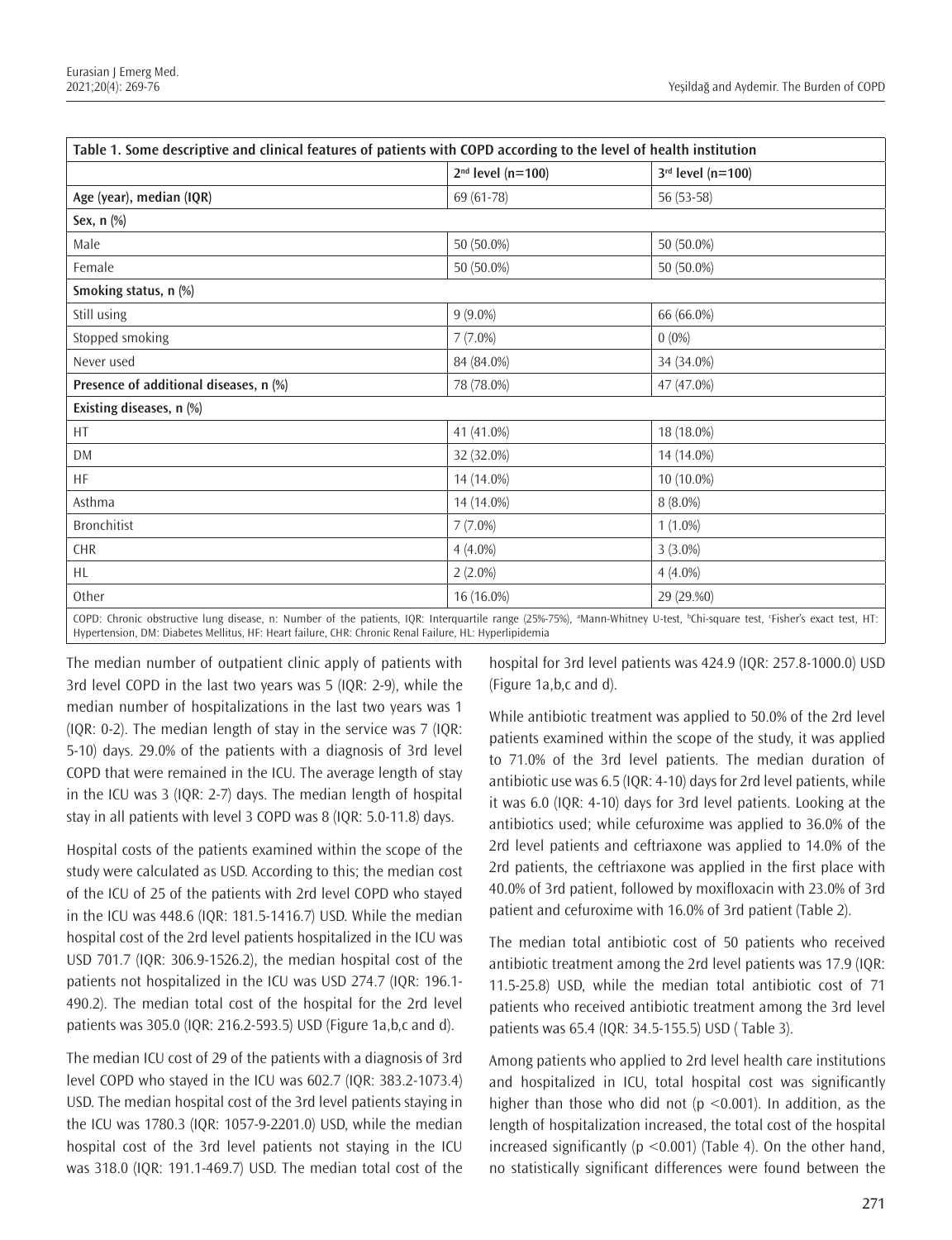

**Figure 1.** Risk factors for COPD (Tobacco use, source of outdoor air pollution, primary and secondary pollutants, fossil fuel air pollution, sources of indoor air pollution, biomass air pollution, genetic predisposition). Patients are divided into three groups as follows. Distribution of total hospital cost and ICU cost according to the health institution level applied by COPD patients **(a, b)** and distribution of the total cost of the hospital according to the hospitalization status in the ICU at the health institution levels applied by the patients with COPD **(c, d)** COPD: Chronic obstructive lung disease, ICU: Intensive care unit

age groups, gender, smoking status, comorbidities, antibiotic use, number of outpatient clinic admissions, and the number of hospitalizations in the last two years in terms of total hospital cost ( $p > 0.05$ ) ( $p > 0.05$ ) (Table 4). Looking at patients with tertiary COPD diagnosis; hospital total cost was significantly higher among men than women, those who were hospitalized in the ICU than non- hospitalized in the ICU, those who did use antibiotics than who did not use antibiotics, and those with more than 10 outpatient apply from less than 5, and those between 5-10 ( $p =$ 0.025; p <0.001; p <0.001; p <0.001). Also when the number of admissions and length of hospital stay increased in the last two years, the total cost of the hospital increased significantly (p <0.001 for both) (Table 4).

On the other hand, no statistically significant difference was found between the age groups, smoking status and comorbidities of the patients with COPD who applied to the 3rd level hospital in terms of the total cost of the hospital ( $p > 0.05$ ) (Table 4).

Distribution of age, comorbidity, smoking status, antibiotic use, and length of stay at the healthcare institution level of patients with COPD according to sex and smoking status were given in the table 5 and 6.

#### **Discussion**

According to the GOLD 2017 report; COPD is a common, preventable and treatable disease characterized by persistent airflow restriction and respiratory symptoms due to airway and / or alveolar abnormalities, usually caused by severe exposure to harmful particles or gas. COPD is one of the most important causes of illness, death and disability worldwide (1).

COPD is a very common and heterogeneous disease with increasing morbidity and mortality worldwide, placing a significant burden on healthcare providers. Although pharmacological and nonpharmacological treatment options are abundant, smoking cessation continues to be the most effective therapeutic and preventive intervention in the care of these patients (4).

Since patients with COPD are mostly smokers or have used smokers, additional diseases such as cardiovascular system, circulatory system and central system diseases may be developed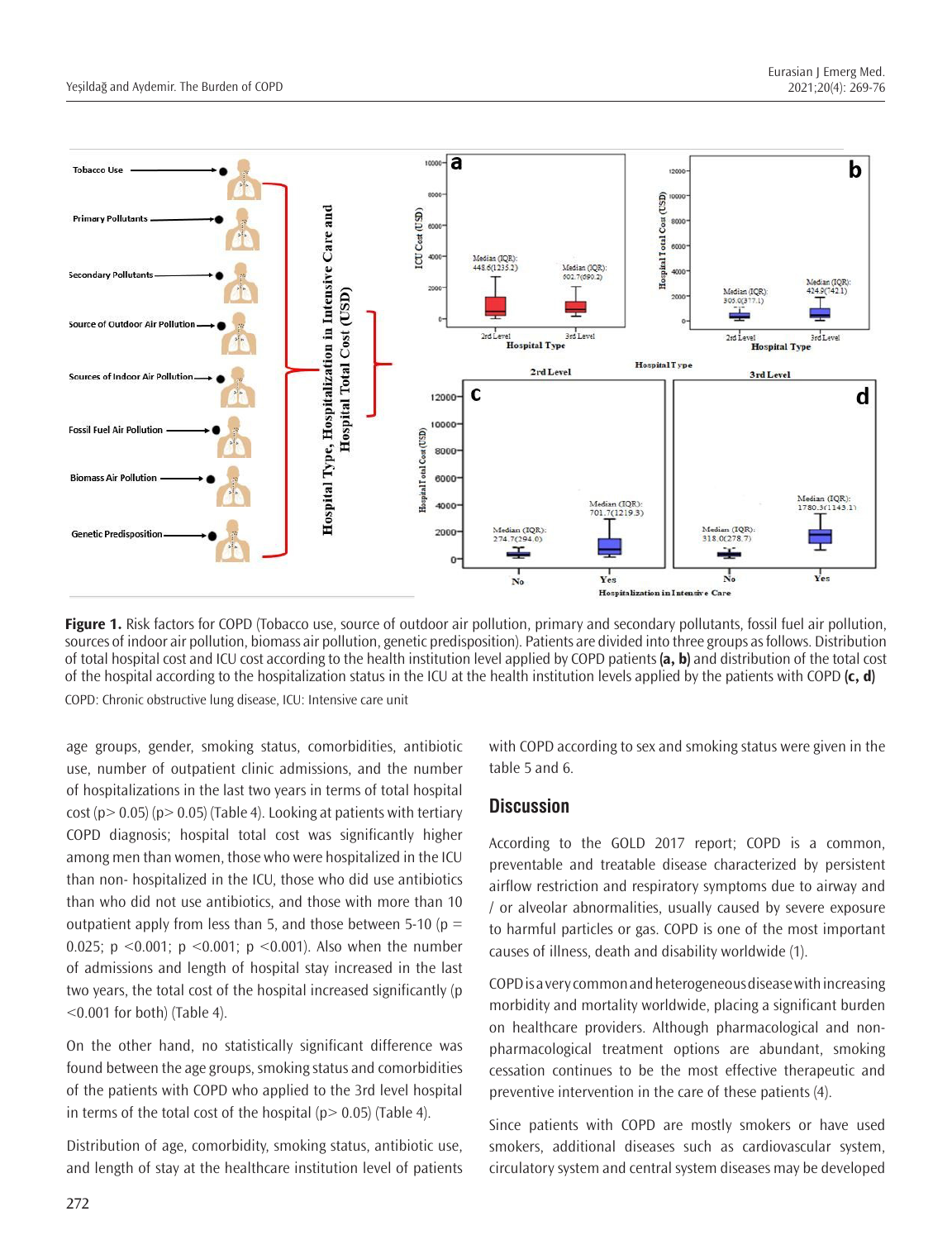| Table 2. Antibiotic use status and duration according to the health institution level applied by COPD patients |                     |                     |  |  |  |
|----------------------------------------------------------------------------------------------------------------|---------------------|---------------------|--|--|--|
|                                                                                                                | $2nd$ level (n=100) | $3rd$ level (n=100) |  |  |  |
| Antibiotic use status, n (%)                                                                                   |                     |                     |  |  |  |
| N <sub>o</sub>                                                                                                 | 50 (50.0%)          | 29 (29.0%)          |  |  |  |
| Yes                                                                                                            | 50 (50.0%)          | 71 (71.0%)          |  |  |  |
| Antibiotic use time (day), median (IQR)                                                                        | $6.5(4-10)$         | $6.0(4-10)$         |  |  |  |
| Antibiotics used, n (%)                                                                                        |                     |                     |  |  |  |
| Ceftriaxone                                                                                                    | 14 (14.0%)          | 40 (40.0%)          |  |  |  |
| Cefuroxime                                                                                                     | 36 (36.0%)          | 16 (16.0%)          |  |  |  |
| Moxifloxacin                                                                                                   | $0(0\%)$            | 23 (23.0%)          |  |  |  |
| Piperacillin                                                                                                   | $0(0\%)$            | $8(8.0\%)$          |  |  |  |
| Ampicillin                                                                                                     | $0(0\%)$            | $6(6.0\%)$          |  |  |  |
| Ciprofloxacin                                                                                                  | $0(0\%)$            | $6(6.0\%)$          |  |  |  |
| Meropenem                                                                                                      | $0(0\%)$            | $6(6.0\%)$          |  |  |  |
| Clarithromycin                                                                                                 | $0(0\%)$            | $6(6.0\%)$          |  |  |  |
| Cefazolin                                                                                                      | $0(0\%)$            | $4(4.0\%)$          |  |  |  |
| Imipenem                                                                                                       | $0(0\%)$            | $4(4.0\%)$          |  |  |  |
| Levofloxacin                                                                                                   | $0(0\%)$            | $3(3.0\%)$          |  |  |  |
| Teicoplanin                                                                                                    | $0(0\%)$            | $3(3.0\%)$          |  |  |  |
| Vancomycin                                                                                                     | $0(0\%)$            | $3(3.0\%)$          |  |  |  |
| Tigecycline                                                                                                    | $0(0\%)$            | $2(2.0\%)$          |  |  |  |
| Fusidic acid                                                                                                   | $0(0\%)$            | $2(2.0\%)$          |  |  |  |
| Amoxicillin                                                                                                    | $0(0\%)$            | $1(1.0\%)$          |  |  |  |
| Colistin                                                                                                       | $0(0\%)$            | $1(1.0\%)$          |  |  |  |
| Linezolid                                                                                                      | $0(0\%)$            | $1(1.0\%)$          |  |  |  |
| Caspofungin                                                                                                    | $0(0\%)$            | $1(1.0\%)$          |  |  |  |
| Rifamycin                                                                                                      | $0(0\%)$            | $1(1.0\%)$          |  |  |  |
| Metronidazole                                                                                                  | $0(0\%)$            | $1(1.0\%)$          |  |  |  |
| COPD: Chronic obstructive lung disease, IQR: Interquartile range (%25-%75), n: Number of the patients          |                     |                     |  |  |  |

**Table 3. Distribution of total costs of antibiotics used by patients with COPD according to the level of healthcare institution 2nd level (n=50) 3rd level (n=71) Median (IQR) Median (IQR) Total antibiotic cost (USD)** 17.9 (11.5-25.8) 65.4 (34.5-155.5) COPD: Chronic obstructive lung disease, n: Number of patients, ªMann-Whitney U test, ʰChi-square test, Interquartile range (25%-75%), USD: United States dollar

because of smoking. In addition to the primary effects of COPD on the lung in these patients, these systemic effects and accompanying diseases also require treatment and increase the cost of the disease (8).

In our study, when the additional diseases to be considered in both 2rd and 3rd level patients, hypertension took the first place, followed by diabetes mellitus, heart failure and asthma. The least common additional diseases were hyperlipidemia, chronic renal failure and bronchitis.

It was reported that women with COPD were younger and their number of pack years was considerably lower than it was among men. Also in COPD patiens, men had increased risk for comorbidities or tended to be and greatly higher among mortality men than women (9). Interestingly, it was reported that. COPD is still mainly a "men's disease" (10). Also, while COPD mortality is especially decreasing among men, similar pronounced change has not been observed among women, and it may be said that COPD mortality in women will surpass or is surpassing that in men (11, 12).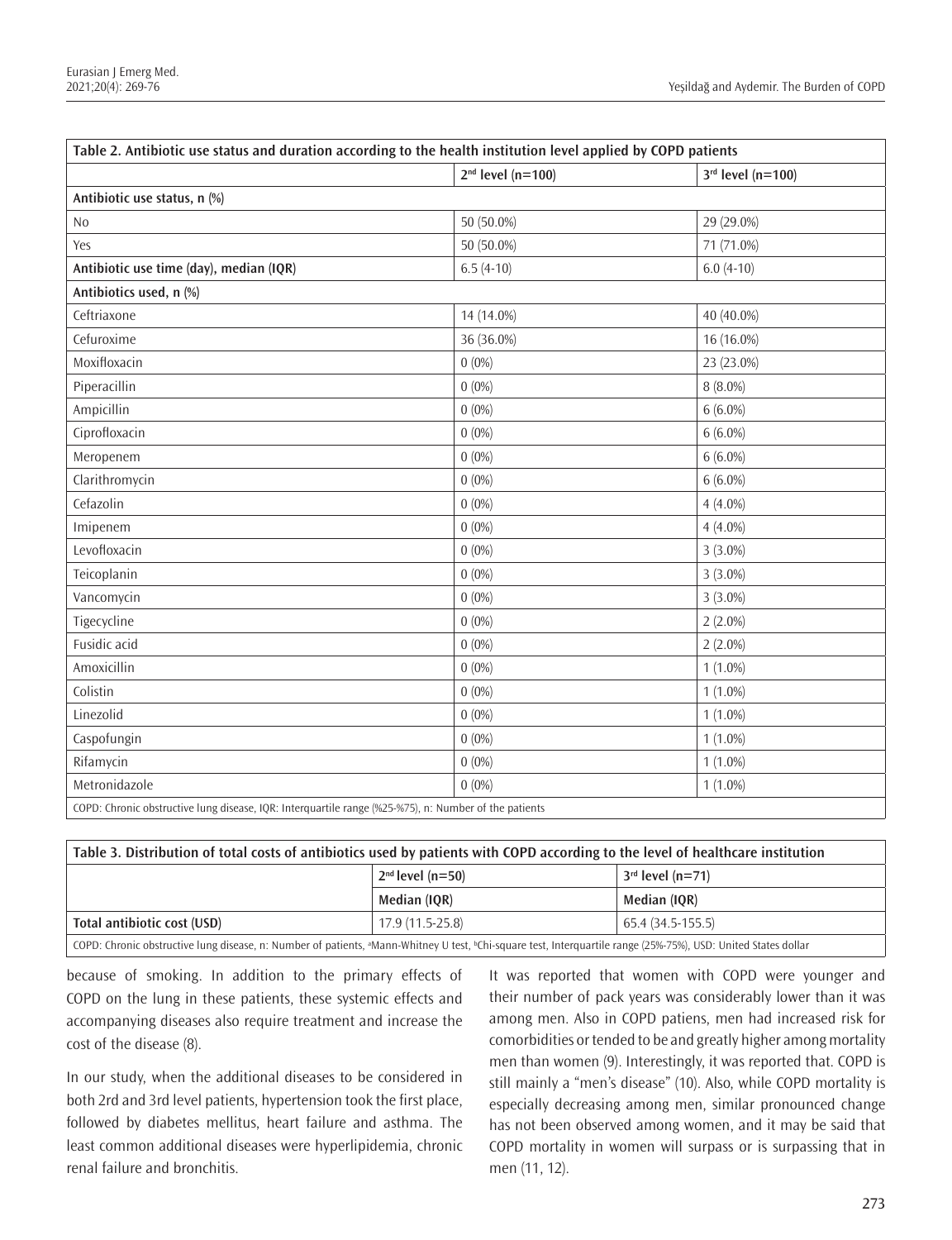**Table 4. Distribution of total hospital costs according to some descriptive and clinical characteristics at the health institution levels where COPD patients apply**

| WHERE CUT D DATICITIES APPLY                                                                                                                                                                   |                                                    |                                   |                  |                                     |  |
|------------------------------------------------------------------------------------------------------------------------------------------------------------------------------------------------|----------------------------------------------------|-----------------------------------|------------------|-------------------------------------|--|
|                                                                                                                                                                                                | Hospital total cost (USD)<br>2 <sup>nd</sup> level |                                   | 3rd level        |                                     |  |
|                                                                                                                                                                                                |                                                    | Median (IQR)                      |                  |                                     |  |
|                                                                                                                                                                                                | n                                                  |                                   | $\mathsf{n}$     | Median (IQR)                        |  |
| Age group                                                                                                                                                                                      | 11                                                 |                                   | 33               |                                     |  |
| $<$ 55 yaş                                                                                                                                                                                     |                                                    | 271.8 (181.8-514.3)               |                  | 499.5 (253.3-893.4)                 |  |
| 55-65 yaş                                                                                                                                                                                      | 33                                                 | 376.2 (212.5-627.7)               | 67               | 366.6 (257.3-1141.2)                |  |
| $>65$ yaş                                                                                                                                                                                      | 56                                                 | 291.5 (227.8-593.5)               | $\boldsymbol{0}$ | ------                              |  |
| p-value                                                                                                                                                                                        |                                                    | $0.572$ <sup>a</sup>              |                  | 0.608 <sup>b</sup>                  |  |
| Sex                                                                                                                                                                                            |                                                    |                                   |                  |                                     |  |
| Male                                                                                                                                                                                           | 50                                                 | 292.8 (205.9-526.0)               | 50               | 718.9 (291.5-1780.3)                |  |
| Female                                                                                                                                                                                         | 50                                                 | 343.7 (222.0-701.7)               | 50               | 347.4 (233.0-643.8)                 |  |
| p-value                                                                                                                                                                                        |                                                    | 0.176 <sup>b</sup>                |                  | $0.025^{b}$                         |  |
| Smoking                                                                                                                                                                                        |                                                    |                                   |                  |                                     |  |
| Yes                                                                                                                                                                                            | 16                                                 | 365.3 (232.2-790.0)               | 66               | 450.1 (233.0-1175.4)                |  |
| N <sub>0</sub>                                                                                                                                                                                 | 84                                                 | 305.0 (209.0-582.8)               | 34               | 359.4 (279.1-835.9)                 |  |
| p-value                                                                                                                                                                                        |                                                    | $0.625^{b}$                       |                  | $0.558^{b}$                         |  |
| <b>Additional diseases</b>                                                                                                                                                                     |                                                    |                                   |                  |                                     |  |
| Yes                                                                                                                                                                                            | 78                                                 | 302.1 (207.0-596.9)               | 47               | 366.6 (259.4-1278.0)                |  |
| N <sub>0</sub>                                                                                                                                                                                 | 22                                                 | 333.7 (228.5-482.4)               | 53               | 457.4 (245.8-991.5)                 |  |
| p-value                                                                                                                                                                                        |                                                    | 0.897 <sup>b</sup>                |                  | $0.814^{b}$                         |  |
| ICU admission                                                                                                                                                                                  |                                                    |                                   |                  |                                     |  |
| Yes                                                                                                                                                                                            | 25                                                 | 701.7 (306.9-1526.2)              | 29               | 1780.3 (1057.9-2201.0)              |  |
| N <sub>0</sub>                                                                                                                                                                                 | 75                                                 | 274.7 (196.1-490.2)               | 71               | 318.0 (191.1-469.7)                 |  |
| p-value                                                                                                                                                                                        |                                                    | < 0.001 <sup>b</sup>              |                  | < 0.001 <sup>b</sup>                |  |
| Antibiotic use                                                                                                                                                                                 |                                                    |                                   |                  |                                     |  |
| Yes                                                                                                                                                                                            | 50                                                 | 319.1 (210.6-600.0)               | 71               | 638.3 (341.6-1499.5)                |  |
| N <sub>0</sub>                                                                                                                                                                                 | 50                                                 | 291.5 (216.5-584.8)               | 29               | 235.0 (147.4-347.4)                 |  |
| p-value                                                                                                                                                                                        |                                                    | $0.615^{b}$                       |                  | < 0.001 <sup>b</sup>                |  |
| Outpatient clinic applications number                                                                                                                                                          |                                                    |                                   |                  |                                     |  |
| $<$ 5                                                                                                                                                                                          | 18                                                 | 418.9 (233.4-843.9)               | 41               | 280.8 (173.6-616.1)                 |  |
| Between 5-10                                                                                                                                                                                   | 31                                                 | 294.0 (216.2-452.9)               | 38               | 463.6 (300.7-852.8)                 |  |
| >10                                                                                                                                                                                            | 51                                                 | 291.5 (204.9-600.2)               | 21               | 1789.5 (772.6-2426.0) <sup>xy</sup> |  |
| p-value                                                                                                                                                                                        |                                                    | $0.154$ <sup>a</sup>              |                  | $< 0.001$ <sup>a</sup>              |  |
| Hospitalizations number in the last 2 years                                                                                                                                                    |                                                    |                                   |                  |                                     |  |
| Never                                                                                                                                                                                          | 7                                                  | 600.2 (312.6-1935.2)              | 49               | 280.8 (185.7-388.9) <sup>yz</sup>   |  |
| $1 - 2$                                                                                                                                                                                        | 56                                                 | 295.0 (198.3-641.8)               | 27               | 538.8 (304.0-974.5) <sup>z</sup>    |  |
| $\geq$ 3                                                                                                                                                                                       | 37                                                 | 285.2 (211.9-548.1)               | 24               | 1707.5 (875.9-2080.7)               |  |
| p-value                                                                                                                                                                                        |                                                    | $0.163$ <sup>a</sup>              |                  | $< 0.001$ <sup>a</sup>              |  |
| Length of stay in the hospital                                                                                                                                                                 |                                                    |                                   |                  |                                     |  |
| $\leq$ 5 day                                                                                                                                                                                   | 29                                                 | 183.7 (131.6-271.7) <sup>yz</sup> | 27               | 180.6 (119.7-235.0) <sup>yz</sup>   |  |
| 6-10 day                                                                                                                                                                                       | 44                                                 | 291.5 (247.1-417.2) <sup>z</sup>  | 44               | 388.9 (307.5-768.5) <sup>z</sup>    |  |
| $\geq$ 11 day                                                                                                                                                                                  | 27                                                 | 627.7 (549.2-1593.3)              | 29               | 1780.3 (718.9-2201.0)               |  |
| p-value                                                                                                                                                                                        |                                                    | $< 0.001$ <sup>a</sup>            |                  | $< 0.001$ <sup>a</sup>              |  |
| COPD: Chronic obstructive lung disease, Interquartile range (25%-75%), ICU: Intensive care unit, <sup>a</sup> Kruskal Wallis Test; <sup>b</sup> Mann-Whitney U Test, USD: United States dollar |                                                    |                                   |                  |                                     |  |
| Significant p-values shown in bold and italic.                                                                                                                                                 |                                                    |                                   |                  |                                     |  |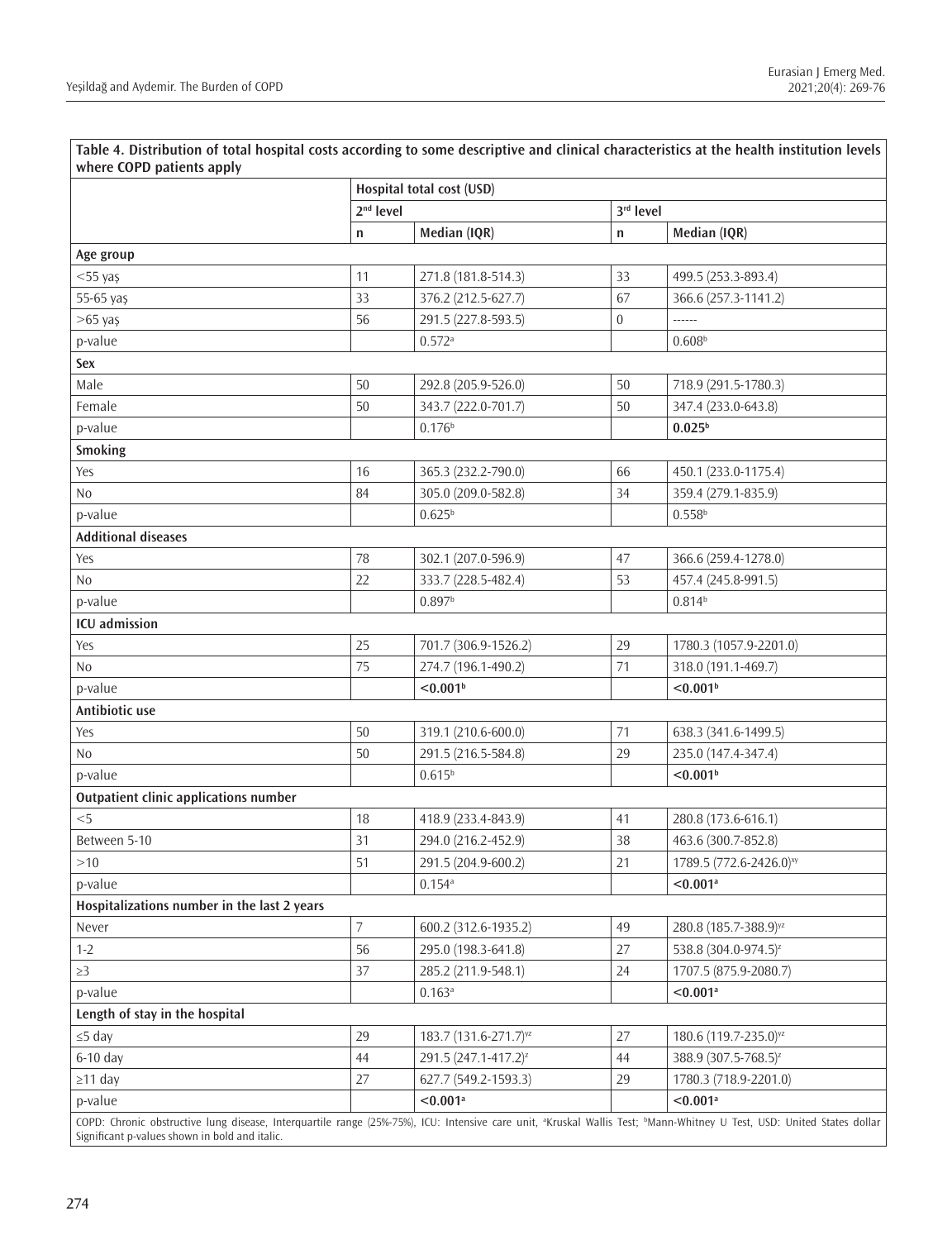| Table 9. Distribution of age, comotionity, showing status, antibiotic use, and religin of stay at the manneare mstrution level where<br>COPD patients apply according to sex                                                                                                                                                                                                                                                            |                  |                    |         |                  |                 |         |  |  |
|-----------------------------------------------------------------------------------------------------------------------------------------------------------------------------------------------------------------------------------------------------------------------------------------------------------------------------------------------------------------------------------------------------------------------------------------|------------------|--------------------|---------|------------------|-----------------|---------|--|--|
|                                                                                                                                                                                                                                                                                                                                                                                                                                         | $2nd$ level      |                    |         | $3rd$ level      |                 |         |  |  |
|                                                                                                                                                                                                                                                                                                                                                                                                                                         | Sex              |                    | p-value | Sex              |                 | p-value |  |  |
|                                                                                                                                                                                                                                                                                                                                                                                                                                         | Male<br>$(n=50)$ | Female<br>$(n=50)$ |         | Male<br>$(n=50)$ | Female $(n=50)$ |         |  |  |
| Age (year), median (IQR)                                                                                                                                                                                                                                                                                                                                                                                                                | 70.5 (61-78)     | $69(59.8-80.0)$    | 0.975   | 56 (53.8-58.0)   | $56(53-58)$     | 0.972   |  |  |
| Additional diseases, n (%)                                                                                                                                                                                                                                                                                                                                                                                                              | 36(72.0)         | 42(84.0)           | 0.148   | 17(34.0)         | 30(60.0)        | 0.009   |  |  |
| Smoking, n (%)                                                                                                                                                                                                                                                                                                                                                                                                                          | 15(30.0)         | 1(2.0)             | < 0.001 | 37(74.0)         | 29(58.0)        | 0.091   |  |  |
| Hospitalization (days), median (IQR)                                                                                                                                                                                                                                                                                                                                                                                                    | $7.5(4.8-10.2)$  | $7(5-13)$          | 0.570   | $8(6.0-16.2)$    | $7(5-10)$       | 0.064   |  |  |
| Use of Antibiotics, n (%)                                                                                                                                                                                                                                                                                                                                                                                                               | 21(42.0)         | 29(58.0)           | 0.110   | 40(80.0)         | 31(62.0)        | 0.047   |  |  |
| the contract of the contract of the contract of the contract of the contract of the contract of the contract of<br>$\mathbf{r}$ . The contract of the contract of the contract of the contract of the contract of the contract of the contract of the contract of the contract of the contract of the contract of the contract of the contract of th<br>and a health<br>$(2 - 2)$ $-2 - 2$<br>$\sim$ $\sim$ $\sim$ $\sim$ $\sim$ $\sim$ |                  |                    |         |                  |                 |         |  |  |

**Table 5. Distribution of age, comorbidity, smoking status, antibiotic use, and length of stay at the healthcare institution level where** 

COPD: Chronic obstructive lung disease, n: Number of patients, IQR: Interquartile range (25%-75%); ªMann-Whitney U test; ʰChi-square test Significant p-values shown in bold.

**Table 6. Distribution of age, presence of comorbidities, antibiotic use and length of stay at the healthcare institution level where COPD patients apply according to smoking status**

|                                                                                                                                                                                         | $2nd$ level       |                  | $3rd$ level |                        |                            |         |
|-----------------------------------------------------------------------------------------------------------------------------------------------------------------------------------------|-------------------|------------------|-------------|------------------------|----------------------------|---------|
|                                                                                                                                                                                         | <b>Smoking</b>    |                  | p-value     | <b>Smoking</b>         |                            | p-value |
|                                                                                                                                                                                         | Yes<br>$(n=16)$   | No<br>$(n=84)$   |             | <b>Yes</b><br>$(n=66)$ | N <sub>0</sub><br>$(n=34)$ |         |
| Age (year), median (IQR)                                                                                                                                                                | $63.5(55.5-75.0)$ | 70.5 (61.0-79.8) | 0.165       | 56 (53-58)             | $57(53-58)$                | 0.615   |
| Additional Diseases, n (%)                                                                                                                                                              | 9(56.3)           | 69(82.1)         | 0.043c      | 31(47.0)               | 16(52.9)                   | 0.993   |
| Smoking, $n$ $%$                                                                                                                                                                        | $7.5(5.2-9.0)$    | $7(5-11)$        | 0.883       | $8(5.0-12.2)$          | $7(4.8-11.2)$              | 0.574   |
| Hospitalization (days), median (IQR)                                                                                                                                                    | 5(31.3)           | 45(53.6)         | 0.102       | 51(77.3)               | 20(58.8)                   | 0.054   |
| COPD: Chronic obstructive lung disease, n: Number of patients, IQR: Interquartile range (25%-75%), <sup>a</sup> Mann-Whitney U Test, <sup>b</sup> Chi-Square test; 'Fisher's exact test |                   |                  |             |                        |                            |         |

Significant p-values shown in bold.

According to our results, the man had higher smoking status than women. In the 3rd level patients with COPD; hospital total cost was significantly higher among men than women, those who were hospitalized in the ICU than non- hospitalized in the ICU, those who did use antibiotics than who did not use antibiotics, and those with more than 10 outpatient apply from less than 5, and those between 5-10, respectively. In addition, as the number of admissions and length of hospital stay increased in the last two years, the total cost of the hospital increased significantly, too.

COPD is a major public health problem and will remain a challenge for clinicians within the 21st century. COPD puts enormous pressure on healthcare systems due to its high prevalence, morbidity and mortality. The prevalence of COPD in the population has significant effects in daily life compared to other chronic conditions, and serious resources are required. Therefore it is important to allocate minimum resources and reduce the relative impact of COPD (13).

According to our results, the median total antibiotic cost of 50 patients who received antibiotic treatment among the 2rd level patients studied was 17.9 USD, while the median total antibiotic cost of 71 patients who received antibiotic treatment among the 3rd level patients was 65.4 USD. Accordingly, the cost of the 3rd level patients using antibiotics was higher than the 2nd level patients. We think that this is due to the fact that the prognosis of patients admitted to 3rd hospitals is more severe compared to 2rd hospitals.

According to hospital costs of the patients, the median cost of the ICU of the patients with 2rd level COPD who stayed in the ICU was 448.6 USD. While the median hospital cost of the 2rd level patients hospitalized in the ICU was 701.7 USD, the median hospital cost of the patients not hospitalized in the ICU was 274.7 USD. The median total cost of the hospital for the 2rd level patients was 305.0 USD. Also, the median ICU cost of 29 of the patients with COPD who stayed in the ICU of 3rd level hospital was 602.7 USD. The median hospital cost of the 3rd level patients staying in the ICU was 1780.3 USD, while the median hospital cost of the 3rd level patients not staying in the ICU was 318.0 (IQR: 191.1-469.7) USD. The median total cost of the hospital for 3rd level patients was 424.9 USD. Among patients who hospitalized in ICU, total hospital cost was significantly higher than those who did not. In addition, as the length of hospitalization increased,